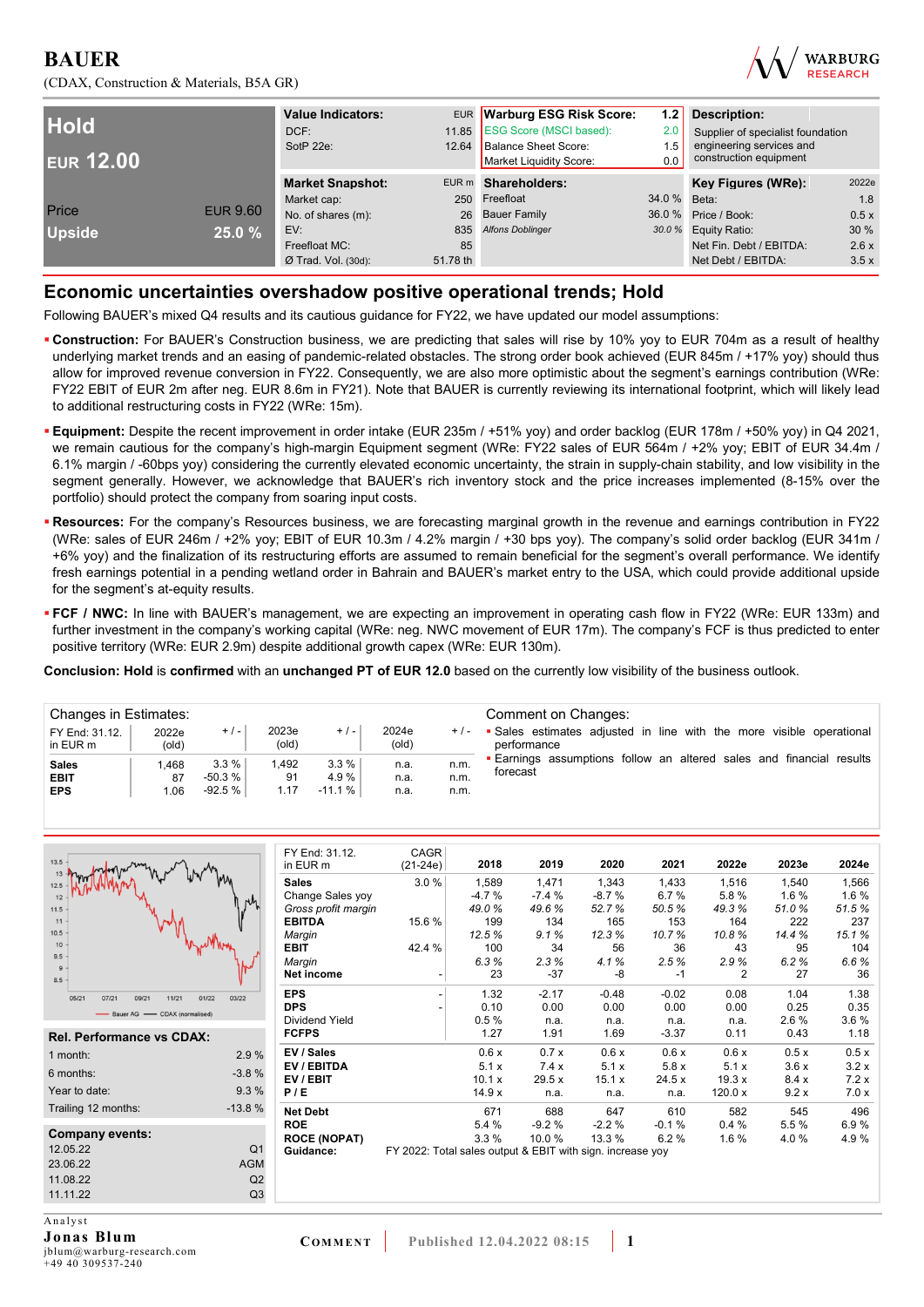

### **Sales development**



**EBIT development** in EUR m



Source: Warburg Research

### **Company Background**

- BAUER is a provider of specialist foundation engineering services and construction equipment. It is also active in the areas of environmental technology, water treatment and natural resources
- Construction: specialist foundation engineering services for major infrastructure and building projects, installation of cut-off walls, ground improvement works and related project development services
- Equipment: specialist foundation engineering equipment and equipment for related underground drilling operations (mining, oil and gas extraction)
- Resources: bundles the group's activities in the area of water, mineral resources and environmental technology

### **Competitive Quality**

- BAUER is one of the global market leaders for special foundation engineering equipment, specialist foundation engineering services and has a significant footprint across the globe
- BAUER is a best-in-class provider of specialist foundation engineering services with strong reputation in the industry
- A global approach combined with a hub strategy allows staff and equipment to be relocated as required, which lowers the cluster and concentration risks related to project-driven business
- Availability of services and spare parts worldwide and around the clock gives customers crucial planning security.

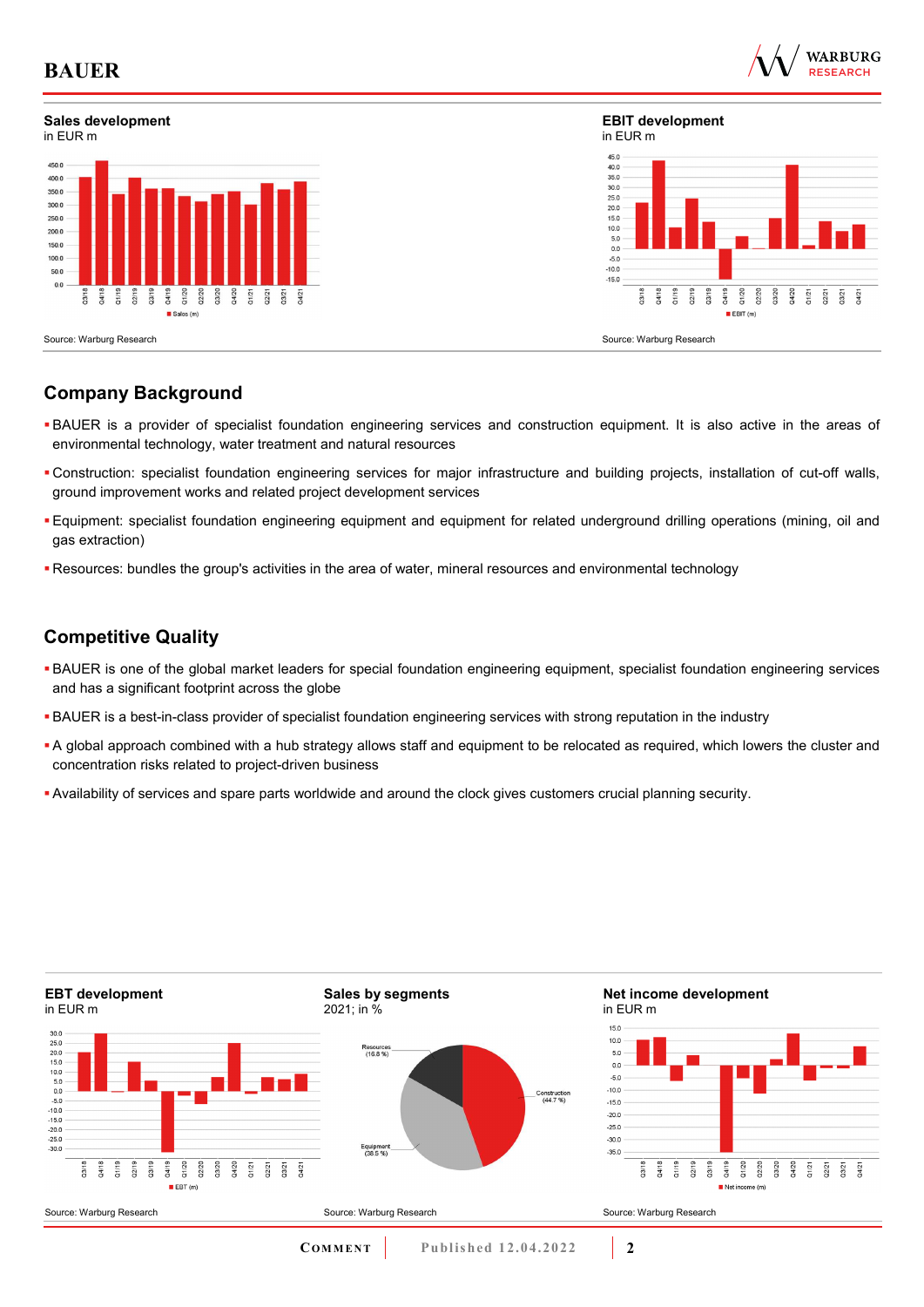

### DCF model Detailed forecast period **Transitional period** Transitional period Term. Value Figures in EUR m 2022e 2023e 2024e 2025e 2026e 2027e 2028e 2029e 2030e 2031e 2032e 2033e 2034e Sales 1,516 1,540 1,566 1,589 1,613 1,637 1,662 1,687 1,712 1,738 1,764 1,790 1,808 *Sales change 5.8 % 1.6 % 1.6 % 1.5 % 1.5 % 1.5 % 1.5 % 1.5 % 1.5 % 1.5 % 1.5 % 1.5 % 1.0 % 1.0 %* EBIT 43 95 104 107 105 103 100 100 102 102 106 108 108 *EBIT-margin 2.9 % 6.2 % 6.6 % 6.8 % 6.5 % 6.3 % 6.0 % 5.9 % 6.0 % 5.9 % 6.0 % 6.0 % 6.0 % Tax rate (EBT) 60.0 % 55.0 % 50.0 % 48.0 % 46.0 % 44.0 % 43.0 % 42.0 % 41.0 % 40.0 % 39.0 % 39.0 % 35.0 %*  NOPAT 17 43 52 56 57 57 57 58 60 61 65 66 71 Depreciation 121 127 133 131 129 127 124 122 120 118 116 114 112 *in % of Sales 8.0 % 8.3 % 8.5 % 8.2 % 8.0 % 7.7 % 7.5 % 7.3 % 7.0 % 6.8 % 6.6 % 6.4 % 6.2 %*  Changes in provisions 0 0 0 0 0 0 0 0 0 0 0 0 0 Change in Liquidity from - Working Capital 4 9 5 8 8 8 8 8 9 9 9 9 6 - Capex 130 132 133 130 128 126 125 123 121 119 117 116 113 *Capex in % of Sales 8.6 % 8.6 % 8.5 % 8.2 % 8.0 % 7.7 % 7.5 % 7.3 % 7.1 % 6.9 % 6.7 % 6.5 % 6.3 %*  - Other 0 0 0 0 0 0 0 0 0 0 0 0 0 Free Cash Flow (WACC 1100 0d3n1110w (w/nOO = 4 = 29 = 47 = 49 = 49 = 49 = 49 = 49 = 51 = 52 = 55 = 56 = 63 = 68<br>Model) PV of FCF 4 26 39 38 36 33 31 29 28 27 26 25 26 450 share of PVs **8.47 % 36.50 % 55.03 % Model parameter Valuation (m)** Derivation of WACC: Derivation of Beta: Present values 2034e 368 Terminal Value 450 Debt ratio **55.00 %** Financial Strength 1.80 Financial liabilities 499 Cost of debt (after tax)  $4.0\%$  Liquidity (share) 1.80 Pension liabilities 152 Market return 7.00 % Cyclicality 1.60 Hybrid capital 0 Risk free rate 1.50 % Transparency 1.80 Minority interest 72<br>Chers 1.80 Market val. of investments 93 Others 1.80 Market val. of investments Liquidity 121 No. of shares (m) 26.1 **WACC 7.24 % Beta** 1.76 **Equity Value 309 Value per share (EUR)** 11.85

#### **Sensitivity Value per Share (EUR)**

|                    | <b>Terminal Growth</b> |                 |        |          |       |        |          |              |                  | Delta EBIT-margin |         |       |                                                   |       |       |       |
|--------------------|------------------------|-----------------|--------|----------|-------|--------|----------|--------------|------------------|-------------------|---------|-------|---------------------------------------------------|-------|-------|-------|
| <b>Beta</b> WACC   |                        | $0.25\%$ 0.50 % | 0.75 % | 1.00 $%$ | 1.25% | 1.50 % | $1.75\%$ |              | <b>Beta WACC</b> | -1.5 pp           | -1.0 pp |       | $-0.5$ pp $+0.0$ pp $+0.5$ pp $+1.0$ pp $+1.5$ pp |       |       |       |
| 2.16 $8.2\%$       | 5.75                   | 6.13            | 6.55   | 6.99     | 7.46  | 7.97   | 8.52     | 2.16 $8.2\%$ |                  | $-0.56$           | .96     | 4.47  | 6.99                                              | 9.50  | 12.02 | 14.54 |
| 1.96 $7.7\%$       | 7.72                   | 8.19            | 8.69   | 9.23     | 9.81  | 10.44  | 11.12    |              | 1.96 $7.7\%$     | 1.08              | 3.80    | 6.52  | 9.23                                              | 11.95 | 14.66 | 17.38 |
| 1.86 $7.5\%$       | 8.82                   | 9.34            | 9.89   | 10.49    | 11.13 | 11.83  | 12.59    | 1.86 $7.5\%$ |                  | 2.00              | 4.83    | 7.66  | 10.49                                             | 13.32 | 16.14 | 18.97 |
| $1.76$ $7.2\%$     | 10.00                  | 10.57           | 11.18  | 11.85    | 12.57 | 13.35  | 14.20    | 1.76 $7.2\%$ |                  | 3.00              | 5.95    | 8.90  | 11.85                                             | 14.80 | 17.75 | 20.70 |
| 1.66 7.0 %         | 11.27                  | 11.90           | 12.58  | 13.32    | 14.13 | 15.01  | 15.97    |              | 1.66 $7.0\%$     | 4.08              | 7.16    | 10.24 | 13.32                                             | 16.41 | 19.49 | 22.57 |
| 1.56 $6.7%$        | 12.64                  | 13.34           | 14.10  | 14.93    | 15.84 | 16.83  | 17.92    | 1.56 $6.7%$  |                  | 5.26              | 8.49    | 11.71 | 14.93                                             | 18.16 | 21.38 | 24.60 |
| $1.36 \quad 6.2\%$ | 15.73                  | 16.61           | 17.57  | 18.63    | 19.78 | 21.06  | 22.49    | 1.36 $6.2\%$ |                  | 7.97              | 11.52   | 15.07 | 18.63                                             | 22.18 | 25.73 | 29.28 |

**Beta value reflects the company's cyclical business exposure and high indebtedness** 

**Beyond the detailed planning period we assume constant sales growth of 1% p.a.** 

We value minorities with 15x forward earnings attributable to minority shareholders

**FY 2020 tax rate adjusted in Others line to reflect the EUR 53m gap between P&L and DCF calculation**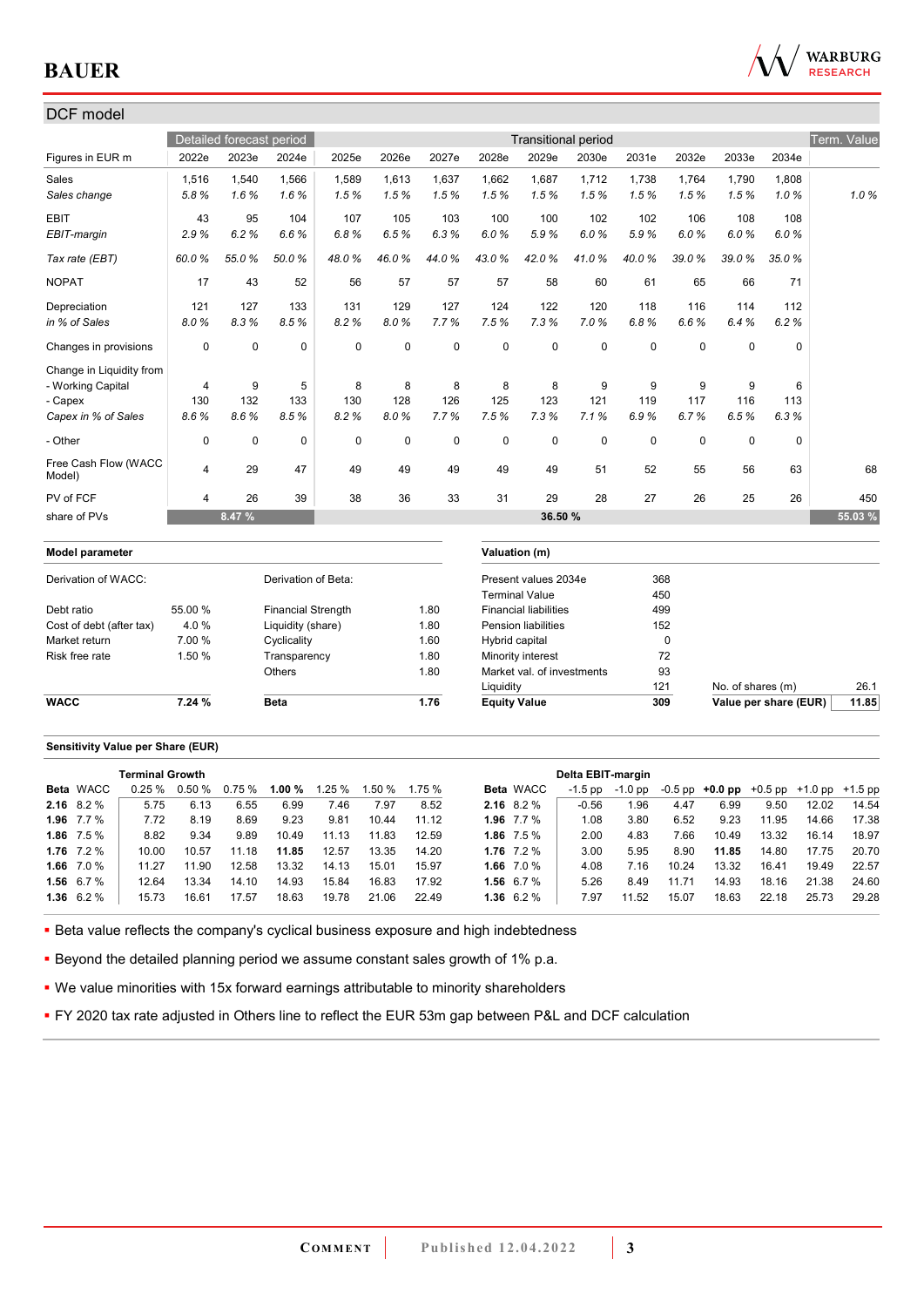

| Valuation                           |        |       |        |        |         |         |         |
|-------------------------------------|--------|-------|--------|--------|---------|---------|---------|
|                                     | 2018   | 2019  | 2020   | 2021   | 2022e   | 2023e   | 2024e   |
| Price / Book                        | 0.8x   | 0.8x  | 0.5x   | 0.6x   | 0.5x    | 0.5x    | 0.5x    |
| Book value per share ex intangibles | 23.95  | 21.30 | 20.27  | 20.02  | 17.77   | 18.79   | 19.90   |
| EV / Sales                          | 0.6x   | 0.7x  | 0.6x   | 0.6x   | 0.6x    | 0.5x    | 0.5x    |
| EV / EBITDA                         | 5.1x   | 7.4x  | 5.1x   | 5.8x   | 5.1x    | 3.6x    | 3.2x    |
| EV / EBIT                           | 10.1 x | 29.5x | 15.1 x | 24.5 x | 19.3x   | 8.4x    | 7.2x    |
| EV / EBIT adj.*                     | 10.1 x | 13.5x | 15.1x  | 24.5x  | 19.3x   | 8.4x    | 7.2x    |
| $P$ / FCF                           | 15.5x  | 9.3x  | 6.5x   | n.a.   | 85.2x   | 22.1x   | 8.2x    |
| P/E                                 | 14.9x  | n.a.  | n.a.   | n.a.   | 120.0 x | 9.2x    | 7.0x    |
| $P / E$ adj.*                       | n.a.   | n.a.  | n.a.   | n.a.   | n.a.    | n.a.    | n.a.    |
| Dividend Yield                      | 0.5%   | n.a.  | n.a.   | n.a.   | n.a.    | $2.6\%$ | $3.6\%$ |
| FCF Potential Yield (on market EV)  | 6.6%   | 1.9%  | 6.0%   | 5.2%   | 7.6%    | 11.7 %  | 14.2 %  |
| *Adjustments made for: -            |        |       |        |        |         |         |         |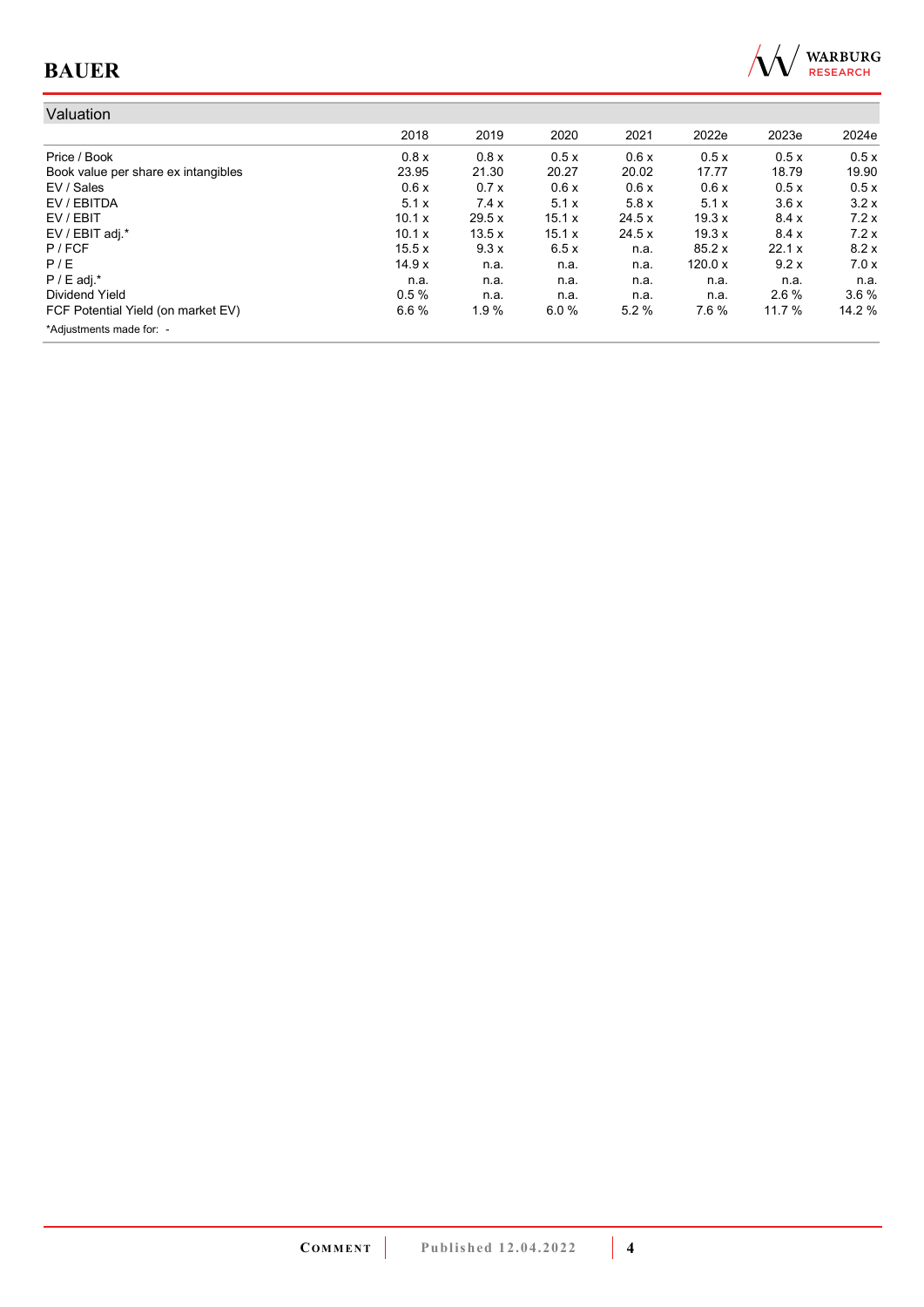

#### **Consolidated profit & loss**

| In EUR m                                         | 2018           | 2019     | 2020           | 2021         | 2022e          | 2023e       | 2024e    |
|--------------------------------------------------|----------------|----------|----------------|--------------|----------------|-------------|----------|
| <b>Sales</b>                                     | 1,589          | 1,471    | 1,343          | 1,433        | 1,516          | 1,540       | 1,566    |
| Change Sales yoy                                 | $-4.7%$        | $-7.4%$  | $-8.7%$        | 6.7%         | 5.8%           | 1.6%        | 1.6%     |
| Increase / decrease in inventory                 | 2              | 32       | $-17$          | 5            | 3              | 3           | 3        |
| Own work capitalised                             | 9              | 10       | 8              | 15           | 16             | 16          | 16       |
| <b>Total Sales</b>                               | 1,599          | 1,513    | 1,335          | 1,454        | 1,535          | 1,560       | 1,585    |
| Material expenses                                | 821            | 783      | 626            | 730          | 788            | 775         | 780      |
| <b>Gross profit</b>                              | 778            | 730      | 708            | 724          | 747            | 785         | 806      |
| Gross profit margin                              | 49.0%          | 49.6%    | 52.7%          | 50.5%        | 49.3%          | 51.0%       | 51.5%    |
| Personnel expenses                               | 392            | 419      | 395            | 430          | 441            | 447         | 454      |
| Other operating income                           | 17             | 36       | 77             | 30           | 68             | 88          | 89       |
| Other operating expenses                         | 204            | 213      | 225            | 170          | 210            | 203         | 204      |
| Unfrequent items                                 | 0              | $\Omega$ | $\mathbf 0$    | 0            | 0              | $\Omega$    | 0        |
| <b>EBITDA</b>                                    | 199            | 134      | 165            | 153          | 164            | 222         | 237      |
| Margin                                           | 12.5%          | 9.1%     | 12.3%          | 10.7%        | 10.8%          | 14.4%       | 15.1%    |
| Depreciation of fixed assets                     | 91             | 94       | 102            | 107          | 115            | 121         | 127      |
| <b>EBITA</b>                                     | 108            | 40       | 63             | 47           | 49             | 101         | 110      |
| Amortisation of intangible assets                | 8              | 6        | $\overline{7}$ | 11           | 6              | 6           | 6        |
| Goodwill amortisation                            | $\Omega$       | $\Omega$ | $\Omega$       | $\mathbf{0}$ | $\Omega$       | $\Omega$    | $\Omega$ |
| <b>EBIT</b>                                      | 100            | 34       | 56             | 36           | 43             | 95          | 104      |
| Margin                                           | 6.3%           | 2.3%     | 4.1%           | 2.5%         | 2.9%           | 6.2%        | 6.6%     |
| EBIT adj.                                        | 100            | 74       | 56             | 36           | 43             | 95          | 104      |
| Interest income                                  | 38             | 34       | 33             | 51           | 30             | 30          | 30       |
| Interest expenses                                | 33             | 36       | 27             | 28           | 26             | 24          | 22       |
| Other financial income (loss)                    | 5              | $\Omega$ | $\Omega$       | $\mathbf 0$  | $\Omega$       | $\Omega$    | $\Omega$ |
| <b>EBT</b>                                       | 66             | $-11$    | 16             | 21           | 17             | 71          | 82       |
| Margin                                           | 4.1%           | $-0.8%$  | 1.2%           | 1.5%         | 1.1%           | 4.6%        | 5.2%     |
| <b>Total taxes</b>                               | $-42$          | $-25$    | $-25$          | $-17$        | $-10$          | $-39$       | $-41$    |
| Net income from continuing operations            | 24             | $-37$    | -8             | 4            | 7              | 32          | 41       |
| Income from discontinued operations (net of tax) | 0              | 0        | $\mathbf 0$    | 0            | 0              | $\mathbf 0$ | $\Omega$ |
| Net income before minorities                     | 24             | $-37$    | -8             | 4            | 7              | 32          | 41       |
| Minority interest                                | $\overline{2}$ | 1        | $\Omega$       | 5            | 5              | 5           | 5        |
| Net income                                       | 23             | $-37$    | $-8$           | $-1$         | $\overline{2}$ | 27          | 36       |
| Margin                                           | 1.4%           | $-2.5%$  | $-0.6%$        | 0.0%         | 0.1%           | 1.8%        | 2.3%     |
| Number of shares, average                        | 17             | 17       | 17             | 23           | 26             | 26          | 26       |
| <b>EPS</b>                                       | 1.32           | $-2.17$  | $-0.48$        | $-0.02$      | 0.08           | 1.04        | 1.38     |
| *Adiustments made for:                           |                |          |                |              |                |             |          |

**Guidance: FY 2022: Total sales output & EBIT with sign. increase yoy**

#### **Financial Ratios**

|                               | 2018    | 2019      | 2020      | 2021     | 2022e   | 2023e   | 2024e   |
|-------------------------------|---------|-----------|-----------|----------|---------|---------|---------|
|                               |         |           |           |          |         |         |         |
| Total Operating Costs / Sales | 88.2 %  | 93.7 %    | 87.0 %    | 90.7 %   | 90.4 %  | 86.8%   | 86.1%   |
| Operating Leverage            | $-2.5x$ | 8.9x      | $-7.5x$   | $-5.3x$  | 3.5x    | 74.3 x  | 5.5x    |
| EBITDA / Interest expenses    | 6.1x    | 3.8x      | 6.1x      | 5.5x     | 6.3x    | 9.1x    | 10.7x   |
| Tax rate (EBT)                | 63.4 %  | $-222.9%$ | $-150.4%$ | $-81.2%$ | 60.0 %  | 55.0 %  | 50.0 %  |
| Dividend Payout Ratio         | $7.1\%$ | $0.0\%$   | $0.0\%$   | $0.0\%$  | 0.0%    | 20.4 %  | 22.3 %  |
| Sales per Employee            | 122.890 | 115.812   | 121.814   | 119.762  | 127.386 | 128.912 | 130,467 |

#### **Sales, EBITDA** in EUR m





0.0%



#### **Performance per Share**



2018 2019 2020 2021 2022e 2023e 2024e

- Gross profit margin - Total Operating Costs / Sales - EBIT margin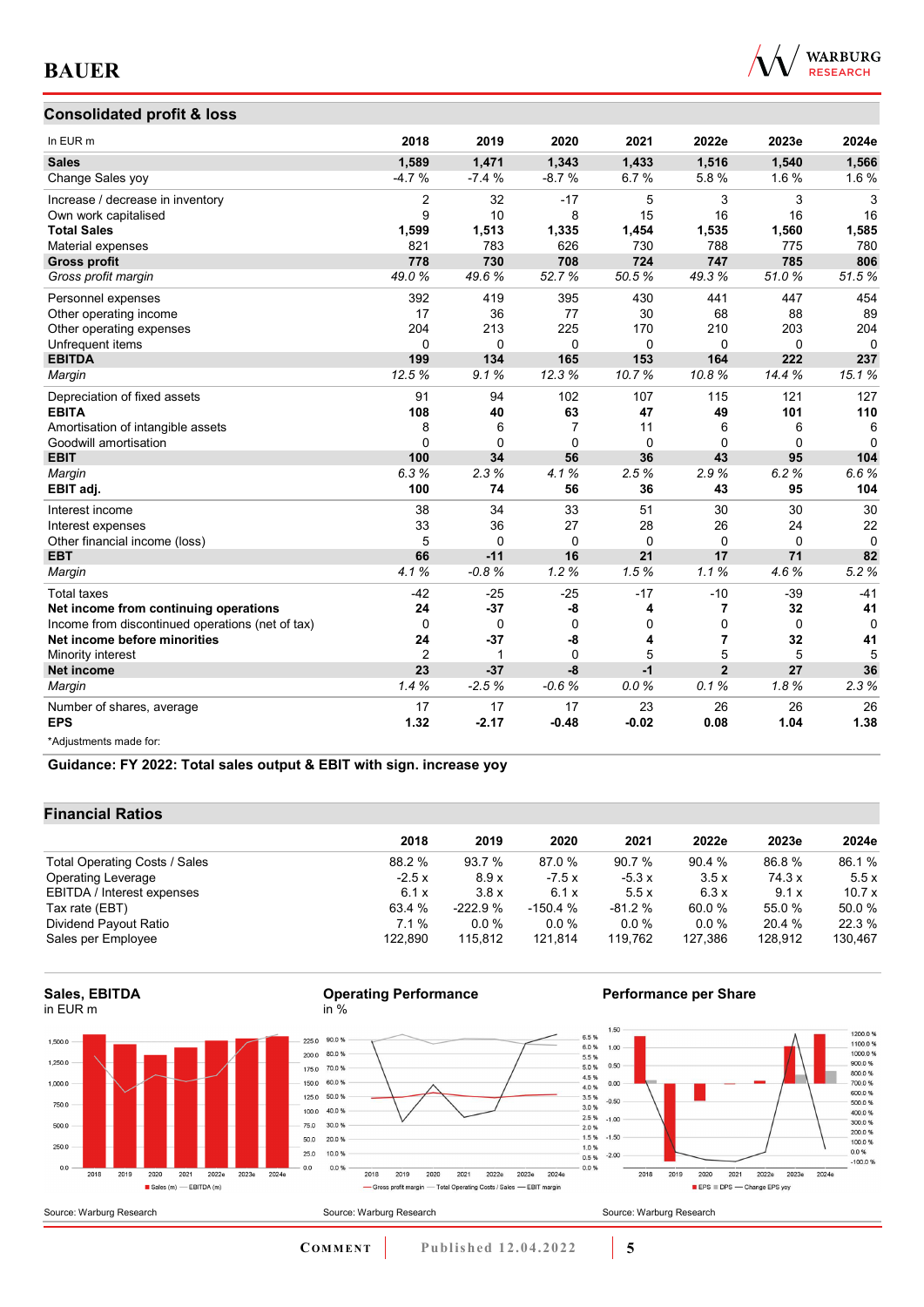### **Consolidated balance sheet**

|  | WARRURG<br><b>RESEARCH</b> |
|--|----------------------------|
|  |                            |

| In EUR <sub>m</sub>                                     | 2018     | 2019  | 2020     | 2021  | 2022e    | 2023e    | 2024e    |
|---------------------------------------------------------|----------|-------|----------|-------|----------|----------|----------|
| <b>Assets</b>                                           |          |       |          |       |          |          |          |
| Goodwill and other intangible assets                    | 18       | 17    | 15       | 16    | 17       | 17       | 17       |
| thereof other intangible assets                         | 18       | 15    | 12       | 15    | 17       | 17       | 17       |
| thereof Goodwill                                        | $\Omega$ | 0     | $\Omega$ | 0     | $\Omega$ | $\Omega$ | $\Omega$ |
| Property, plant and equipment                           | 412      | 460   | 452      | 506   | 508      | 502      | 490      |
| <b>Financial assets</b>                                 | 0        | 0     | 0        | 0     | 0        | 0        | $\Omega$ |
| Other long-term assets                                  | 121      | 127   | 87       | 93    | 86       | 79       | 72       |
| <b>Fixed assets</b>                                     | 551      | 604   | 554      | 615   | 611      | 598      | 579      |
| Inventories                                             | 426      | 467   | 435      | 457   | 464      | 467      | 471      |
| Accounts receivable                                     | 335      | 271   | 257      | 252   | 257      | 262      | 266      |
| Liquid assets                                           | 63       | 38    | 46       | 41    | 34       | 41       | 40       |
| Other short-term assets                                 | 187      | 160   | 165      | 176   | 186      | 189      | 193      |
| <b>Current assets</b>                                   | 1,011    | 936   | 902      | 926   | 942      | 959      | 969      |
| <b>Total Assets</b>                                     | 1,632    | 1,629 | 1,544    | 1,640 | 1,651    | 1,655    | 1,647    |
| Liabilities and shareholders' equity                    |          |       |          |       |          |          |          |
| Subscribed capital                                      | 73       | 73    | 80       | 111   | 111      | 111      | 111      |
| Capital reserve                                         | 38       | 38    | 47       | 92    | 92       | 92       | 92       |
| Retained earnings                                       | 317      | 270   | 237      | 275   | 277      | 304      | 334      |
| Other equity components                                 | 0        | 0     | 0        | 0     | $\Omega$ | 0        | $\Omega$ |
| Shareholders' equity                                    | 428      | 382   | 365      | 478   | 480      | 507      | 537      |
| Minority interest                                       | 4        | 5     |          | 3     | 8        | 13       | 18       |
| <b>Total equity</b>                                     | 432      | 387   | 366      | 481   | 488      | 520      | 554      |
| Provisions                                              | 189      | 205   | 230      | 213   | 213      | 213      | 213      |
| thereof provisions for pensions and similar obligations | 137      | 162   | 171      | 152   | 152      | 152      | 152      |
| Financial liabilities (total)                           | 596      | 564   | 522      | 499   | 464      | 434      | 384      |
| Short-term financial liabilities                        | 257      | 432   | 217      | 205   | 170      | 140      | 90       |
| Accounts payable                                        | 225      | 240   | 180      | 198   | 212      | 211      | 214      |
| <b>Other liabilities</b>                                | 190      | 232   | 247      | 249   | 275      | 278      | 282      |
| <b>Liabilities</b>                                      | 1,200    | 1,242 | 1,178    | 1,158 | 1,163    | 1,135    | 1,093    |
| Total liabilities and shareholders' equity              | 1,632    | 1,629 | 1,544    | 1,640 | 1,651    | 1,655    | 1,647    |

#### **Financial Ratios**

|                                         | 2018    | 2019    | 2020    | 2021    | 2022e   | 2023e  | 2024e  |
|-----------------------------------------|---------|---------|---------|---------|---------|--------|--------|
| <b>Efficiency of Capital Employment</b> |         |         |         |         |         |        |        |
| <b>Operating Assets Turnover</b>        | 1.7x    | 1.5x    | 1.4x    | 1.4x    | 1.5x    | 1.5x   | 1.5x   |
| Capital Employed Turnover               | 1.4x    | 1.4x    | 1.3x    | 1.3x    | 1.4x    | 1.4x   | 1.5x   |
| <b>ROA</b>                              | 4.1%    | $-6.1%$ | $-1.5%$ | $-0.1%$ | 0.3%    | 4.5%   | 6.2%   |
| <b>Return on Capital</b>                |         |         |         |         |         |        |        |
| ROCE (NOPAT)                            | 3.3%    | 10.0 %  | 13.3 %  | 6.2%    | 1.6%    | 4.0%   | 4.9%   |
| <b>ROE</b>                              | 5.4 %   | $-9.2%$ | $-2.2%$ | $-0.1%$ | 0.4%    | 5.5 %  | 6.9%   |
| Adj. ROE                                | 5.4 %   | $-9.2%$ | $-2.2%$ | $-0.1%$ | 0.4%    | 5.5%   | 6.9%   |
| <b>Balance sheet quality</b>            |         |         |         |         |         |        |        |
| Net Debt                                | 671     | 688     | 647     | 610     | 582     | 545    | 496    |
| Net Financial Debt                      | 533     | 526     | 476     | 457     | 429     | 393    | 344    |
| Net Gearing                             | 155.3 % | 177.8 % | 177.0 % | 126.7 % | 119.2 % | 104.9% | 89.5 % |
| Net Fin. Debt / EBITDA                  | 268.6 % | 392.1 % | 288.3 % | 298.0 % | 261.6 % | 176.6% | 145.0% |
| Book Value / Share                      | 25.0    | 22.3    | 21.1    | 20.7    | 18.4    | 19.4   | 20.6   |
| Book value per share ex intangibles     | 23.9    | 21.3    | 20.3    | 20.0    | 17.8    | 18.8   | 19.9   |



# **Book Value per Share**



**COMMENT** Published 12.04.2022 **6**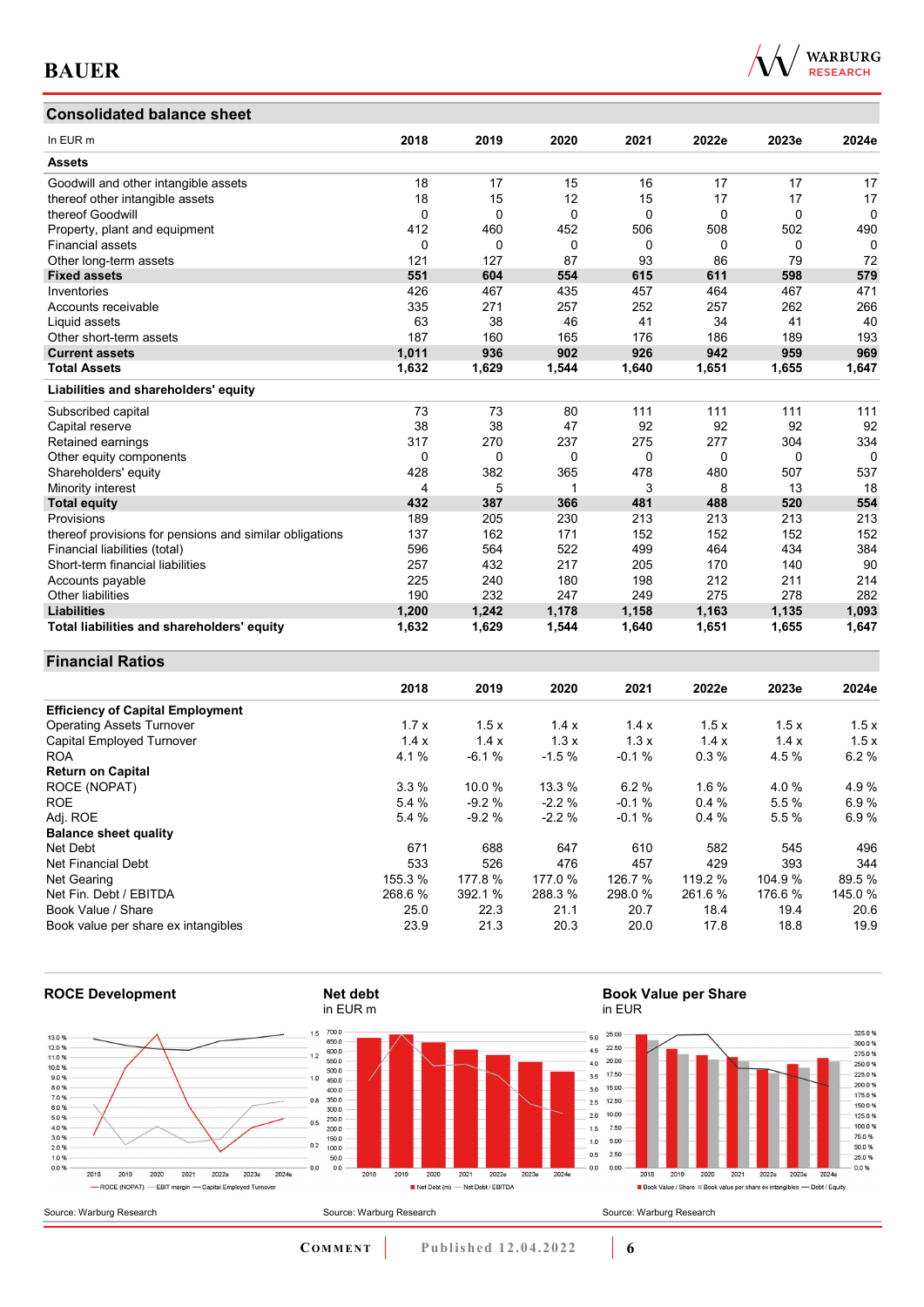#### **Consolidated cash flow statement**



| In EUR m                                               | 2018     | 2019   | 2020     | 2021           | 2022e    | 2023e    | 2024e    |
|--------------------------------------------------------|----------|--------|----------|----------------|----------|----------|----------|
| Net income                                             | 24       | $-37$  | -8       | 4              | 7        | 32       | 41       |
| Depreciation of fixed assets                           | 91       | 94     | 102      | 107            | 115      | 121      | 127      |
| Amortisation of goodwill                               | 0        | 0      | 0        | 0              | 0        | 0        | 0        |
| Amortisation of intangible assets                      | 8        | 6      |          | 11             | 6        | 6        | 6        |
| Increase/decrease in long-term provisions              | 8        | 24     | 9        | $-18$          | 0        | ŋ        | 0        |
| Other non-cash income and expenses                     | 54       | $-38$  | 58       | $-18$          | 23       |          | 9        |
| Cash Flow before NWC change                            | 185      | 50     | 168      | 85             | 150      | 166      | 183      |
| Increase / decrease in inventory                       | $-36$    | $-57$  | 16       | $-34$          | $-20$    | $-17$    | $-17$    |
| Increase / decrease in accounts receivable             | $-25$    | 101    | 35       | $-26$          | $-18$    | -7       | $-7$     |
| Increase / decrease in accounts payable                | -9       | 40     | $-76$    | 35             | 21       |          | 5        |
| Increase / decrease in other working capital positions | $\Omega$ | 0      | $\Omega$ | $\Omega$       | $\Omega$ | $\Omega$ | $\Omega$ |
| Increase / decrease in working capital (total)         | $-69$    | 84     | $-26$    | $-25$          | $-17$    | $-23$    | $-19$    |
| Net cash provided by operating activities [1]          | 116      | 134    | 142      | 61             | 133      | 143      | 164      |
| Investments in intangible assets                       | $\Omega$ | 0      | 0        | 0              | $\Omega$ | $\Omega$ | $\Omega$ |
| Investments in property, plant and equipment           | $-95$    | $-102$ | $-113$   | $-139$         | $-130$   | $-132$   | $-133$   |
| Payments for acquisitions                              | 0        | 0      | $-18$    | 0              | 0        | 0        | $\Omega$ |
| <b>Financial investments</b>                           | 0        | 0      | 0        | 0              | 0        | $\Omega$ | O        |
| Income from asset disposals                            | 37       | 27     | 35       | 44             | 25       | 25       | 25       |
| Net cash provided by investing activities [2]          | $-58$    | $-75$  | $-97$    | $-95$          | $-105$   | $-107$   | $-108$   |
| Change in financial liabilities                        | -41      | $-83$  | -49      | $-35$          | $-35$    | $-30$    | $-50$    |
| Dividends paid                                         | $-3$     | $-3$   | $-2$     | -1             | 0        | 0        | $-7$     |
| Purchase of own shares                                 | $\Omega$ | 0      | $\Omega$ | 0              | 0        | O        | 0        |
| Capital measures                                       | O        | 0      | 16       | 64             | 0        |          | 0        |
| Other                                                  |          | 0      | 0        | 0              | 0        | 0        | 0        |
| Net cash provided by financing activities [3]          | $-44$    | $-86$  | $-36$    | 27             | $-35$    | $-30$    | $-57$    |
| Change in liquid funds [1]+[2]+[3]                     | 15       | $-27$  | 10       | $-7$           | $-7$     | 6        | $-1$     |
| Effects of exchange-rate changes on cash               |          | 2      | $-2$     | $\overline{2}$ | 0        | $\Omega$ | $\Omega$ |
| Cash and cash equivalent at end of period              | 63       | 38     | 46       | 41             | 34       | 41       | 40       |

#### **Financial Ratios**

|                                      | 2018    | 2019     | 2020      | 2021      | 2022e   | 2023e   | 2024e   |
|--------------------------------------|---------|----------|-----------|-----------|---------|---------|---------|
| <b>Cash Flow</b>                     |         |          |           |           |         |         |         |
| <b>FCF</b>                           | 22      | 33       | 29        | -78       | 3       | 11      | 31      |
| Free Cash Flow / Sales               | 1.4%    | 2.2%     | $2.2\%$   | $-5.4%$   | 0.2%    | 0.7%    | 2.0%    |
| Free Cash Flow Potential             | 67      | 19       | 51        | 46        | 64      | 93      | 106     |
| Free Cash Flow / Net Profit          | 96.0 %  | $-87.9%$ | $-347.7%$ | 13805.9 % | 146.0 % | 41.9%   | 85.6%   |
| Interest Received / Avg. Cash        | 69.6 %  | 67.4 %   | 79.1 %    | 116.3 %   | 79.2 %  | 79.7 %  | 74.3 %  |
| Interest Paid / Avg. Debt            | 5.4 %   | 6.2%     | 5.0%      | 5.4 %     | 5.4%    | 5.4 %   | 5.4 %   |
| <b>Management of Funds</b>           |         |          |           |           |         |         |         |
| Investment ratio                     | 5.9%    | 6.9%     | 8.4%      | 9.7%      | 8.6%    | 8.6%    | 8.5%    |
| Maint. Capex / Sales                 | 5.9%    | 6.1%     | 6.7%      | 6.3%      | 5.9%    | 5.8%    | 5.7%    |
| Capex / Dep                          | 95.9 %  | 101.2 %  | 103.2 %   | 118.0 %   | 107.6 % | 103.8 % | 99.9%   |
| Avg. Working Capital / Sales         | 33.1%   | 35.2 %   | 37.6 %    | 35.7 %    | 33.7 %  | 33.4 %  | 33.2 %  |
| Trade Debtors / Trade Creditors      | 149.2 % | 112.9 %  | 142.9 %   | 127.1 %   | 121.6 % | 124.0 % | 124.0 % |
| <b>Inventory Turnover</b>            | 1.9x    | 1.7x     | 1.4x      | 1.6x      | 1.7x    | 1.7x    | 1.7x    |
| Receivables collection period (days) | 77      | 67       | 70        | 64        | 62      | 62      | 62      |
| Payables payment period (days)       | 100     | 112      | 105       | 99        | 98      | 99      | 100     |
| Cash conversion cycle (Days)         | 167     | 173      | 219       | 194       | 179     | 183     | 182     |

#### **CAPEX and Cash Flow** in EUR m



**Free Cash Flow Generation**

**Working Capital**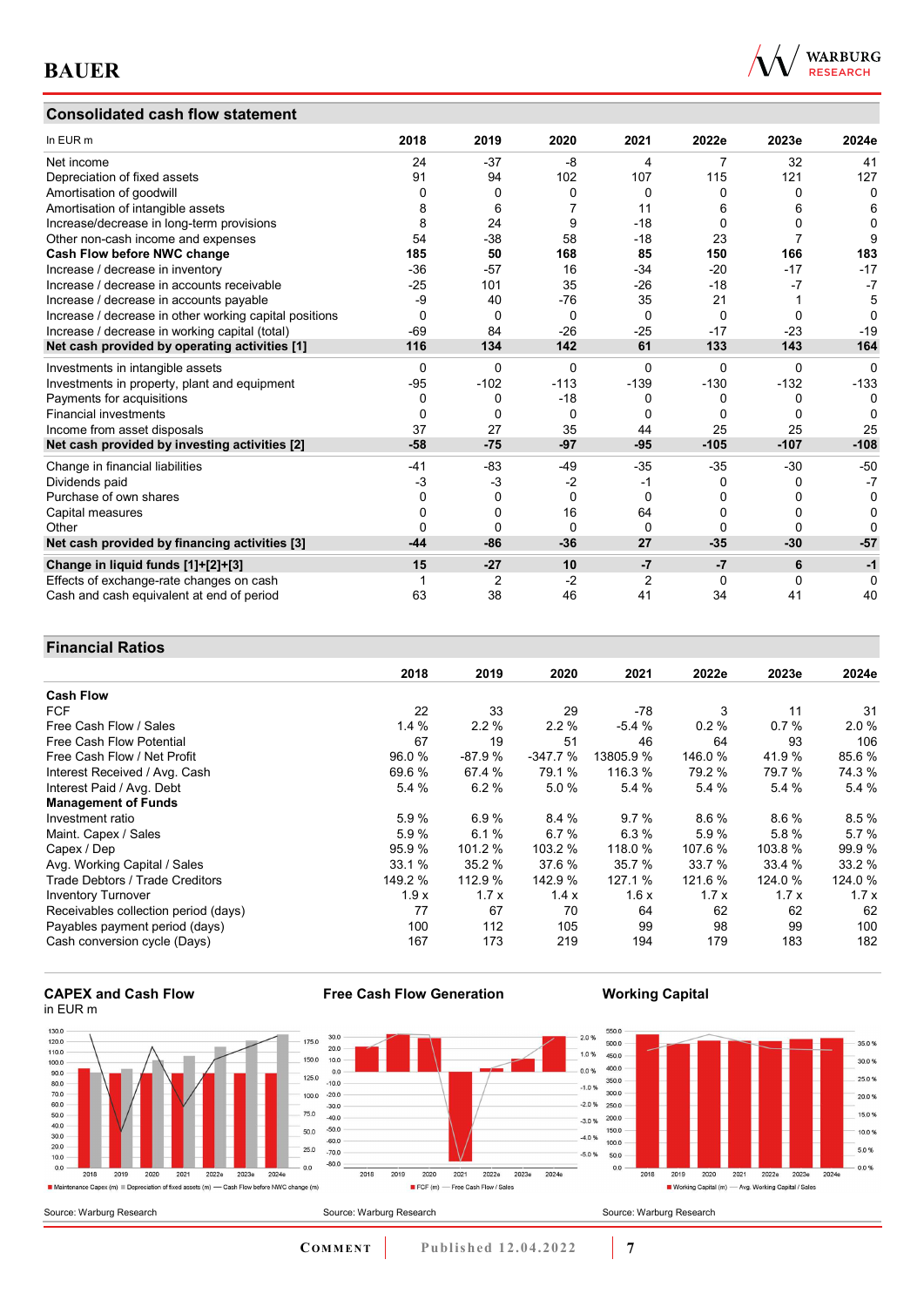

#### **LEGAL DISCLAIMER**

This research report ("investment recommendation") was prepared by the Warburg Research GmbH, a fully owned subsidiary of the M.M.Warburg & CO (AG & Co.) KGaA and is passed on by the M.M.Warburg & CO (AG & Co.) KGaA. It is intended solely for the recipient and may not be passed on to another company without their prior consent, regardless of whether the company is part of the same corporation or not. It contains selected information and does not purport to be complete. The investment recommendation is based on publicly available information and data ("information") believed to be accurate and complete. Warburg Research GmbH neither examines the information for accuracy and completeness, nor guarantees its accuracy and completeness. Possible errors or incompleteness of the information do not constitute grounds for liability of M.M.Warburg & CO (AG & Co.) KGaA or Warburg Research GmbH for damages of any kind whatsoever, and M.M.Warburg & CO (AG & Co.) KGaA and Warburg Research GmbH are not liable for indirect and/or direct and/or consequential damages. In particular, neither M.M.Warburg & CO (AG & Co.) KGaA nor Warburg Research GmbH are liable for the statements, plans or other details contained in these investment recommendations concerning the examined companies, their affiliated companies, strategies, economic situations, market and competitive situations, regulatory environment, etc. Although due care has been taken in compiling this investment recommendation, it cannot be excluded that it is incomplete or contains errors. M.M.Warburg & CO (AG & Co.) KGaA and Warburg Research GmbH, their shareholders and employees are not liable for the accuracy and completeness of the statements, estimations and the conclusions derived from the information contained in this investment recommendation. Provided a investment recommendation is being transmitted in connection with an existing contractual relationship, i.e. financial advisory or similar services, the liability of M.M.Warburg & CO (AG & Co.) KGaA and Warburg Research GmbH shall be restricted to gross negligence and wilful misconduct. In case of failure in essential tasks, M.M.Warburg & CO (AG & Co.) KGaA and Warburg Research GmbH are liable for normal negligence. In any case, the liability of M.M.Warburg & CO (AG & Co.) KGaA and Warburg Research GmbH is limited to typical, expectable damages. This investment recommendation does not constitute an offer or a solicitation of an offer for the purchase or sale of any security. Partners, directors or employees of M.M.Warburg & CO (AG & Co.) KGaA, Warburg Research GmbH or affiliated companies may serve in a position of responsibility, i.e. on the board of directors of companies mentioned in the report. Opinions expressed in this investment recommendation are subject to change without notice. All rights reserved.

#### **COPYRIGHT NOTICE**

This work including all its parts is protected by copyright. Any use beyond the limits provided by copyright law without permission is prohibited and punishable. This applies, in particular, to reproductions, translations, microfilming, and storage and processing on electronic media of the entire content or parts thereof.

#### **DISCLOSURE ACCORDING TO §85 OF THE GERMAN SECURITIES TRADING ACT (WPHG), MAR AND MIFID II INCL. COMMISSION DELEGATED REGULATION (EU) 2016/958 AND (EU) 2017/565**

The valuation underlying the investment recommendation for the company analysed here is based on generally accepted and widely used methods of fundamental analysis, such as e.g. DCF Model, Free Cash Flow Value Potential, NAV, Peer Group Comparison or Sum of the Parts Model (see also [http://www.mmwarburg.de/disclaimer/disclaimer.htm#Valuation\)](http://www.mmwarburg.de/disclaimer/disclaimer.htm#Valuation). The result of this fundamental valuation is modified to take into consideration the analyst's assessment as regards the expected development of investor sentiment and its impact on the share price.

Independent of the applied valuation methods, there is the risk that the price target will not be met, for instance because of unforeseen changes in demand for the company's products, changes in management, technology, economic development, interest rate development, operating and/or material costs, competitive pressure, supervisory law, exchange rate, tax rate etc. For investments in foreign markets and instruments there are further risks, generally based on exchange rate changes or changes in political and social conditions.

This commentary reflects the opinion of the relevant author at the point in time of its compilation. A change in the fundamental factors underlying the valuation can mean that the valuation is subsequently no longer accurate. Whether, or in what time frame, an update of this commentary follows is not determined in advance.

Additional internal and organisational arrangements to prevent or to deal with conflicts of interest have been implemented. Among these are the spatial separation of Warburg Research GmbH from M.M.Warburg & CO (AG & Co.) KGaA and the creation of areas of confidentiality. This prevents the exchange of information, which could form the basis of conflicts of interest for Warburg Research GmbH in terms of the analysed issuers or their financial instruments.

The analysts of Warburg Research GmbH do not receive a gratuity – directly or indirectly – from the investment banking activities of M.M.Warburg & CO (AG & Co.) KGaA or of any company within the Warburg-Group.

All prices of financial instruments given in this investment recommendation are the closing prices on the last stock-market trading day before the publication date stated, unless another point in time is explicitly stated.

M.M.Warburg & CO (AG & Co.) KGaA and Warburg Research GmbH are subject to the supervision of the Federal Financial Supervisory Authority, BaFin. M.M.Warburg & CO (AG & Co.) KGaA is additionally subject to the supervision of the European Central Bank (ECB).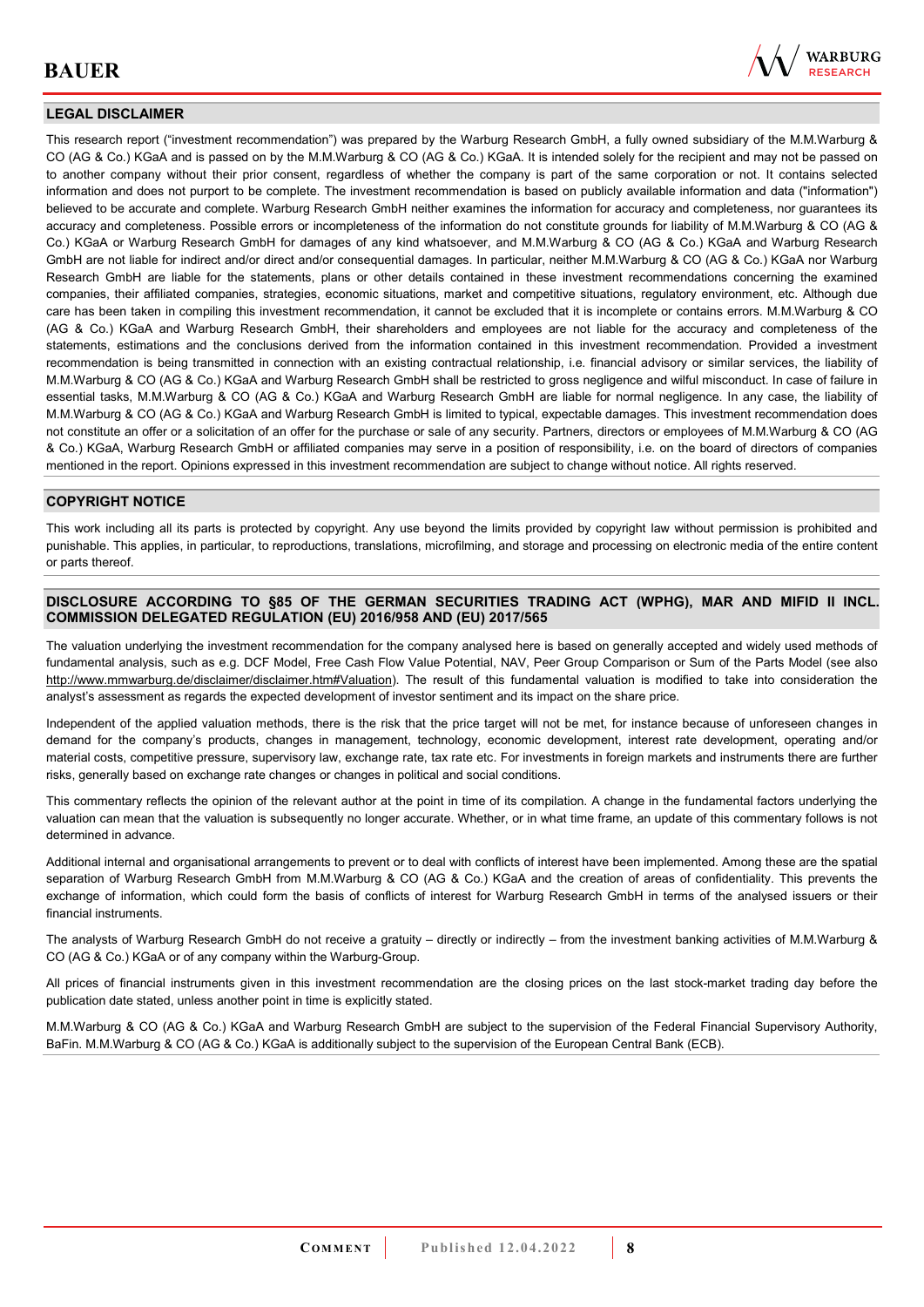

#### **SOURCES**

All **data and consensus estimates** have been obtained from FactSet except where stated otherwise.

The **Warburg ESG Risk Score** is based on information © 2020 MSCI ESG Research LLC. Reproduced by permission. Although Warburg Research's information providers, including without limitation, MSCI ESG Research LLC and its affiliates (the "ESG Parties"), obtain information (the "Information") from sources they consider reliable, none of the ESG Parties warrants or guarantees the originality, accuracy and/or completeness, of any data herein and expressly disclaim all express or implied warranties, including those of merchantability and fitness for a particular purpose. The Information may only be used for your internal use, may not be reproduced or redisseminated in any form and may not be used as a basis for, or a component, of any financial instruments or products indices. Further, none of the Information can in and of itself be used to determine which securities to buy or sell or when to buy or sell them. None of the ESG Parties shall have any liability for any errors or omissions in connection with any data herein, or any liability for any direct, indirect, special, punitive, consequential or any other damage (including lost profits) even if notified of the possibility.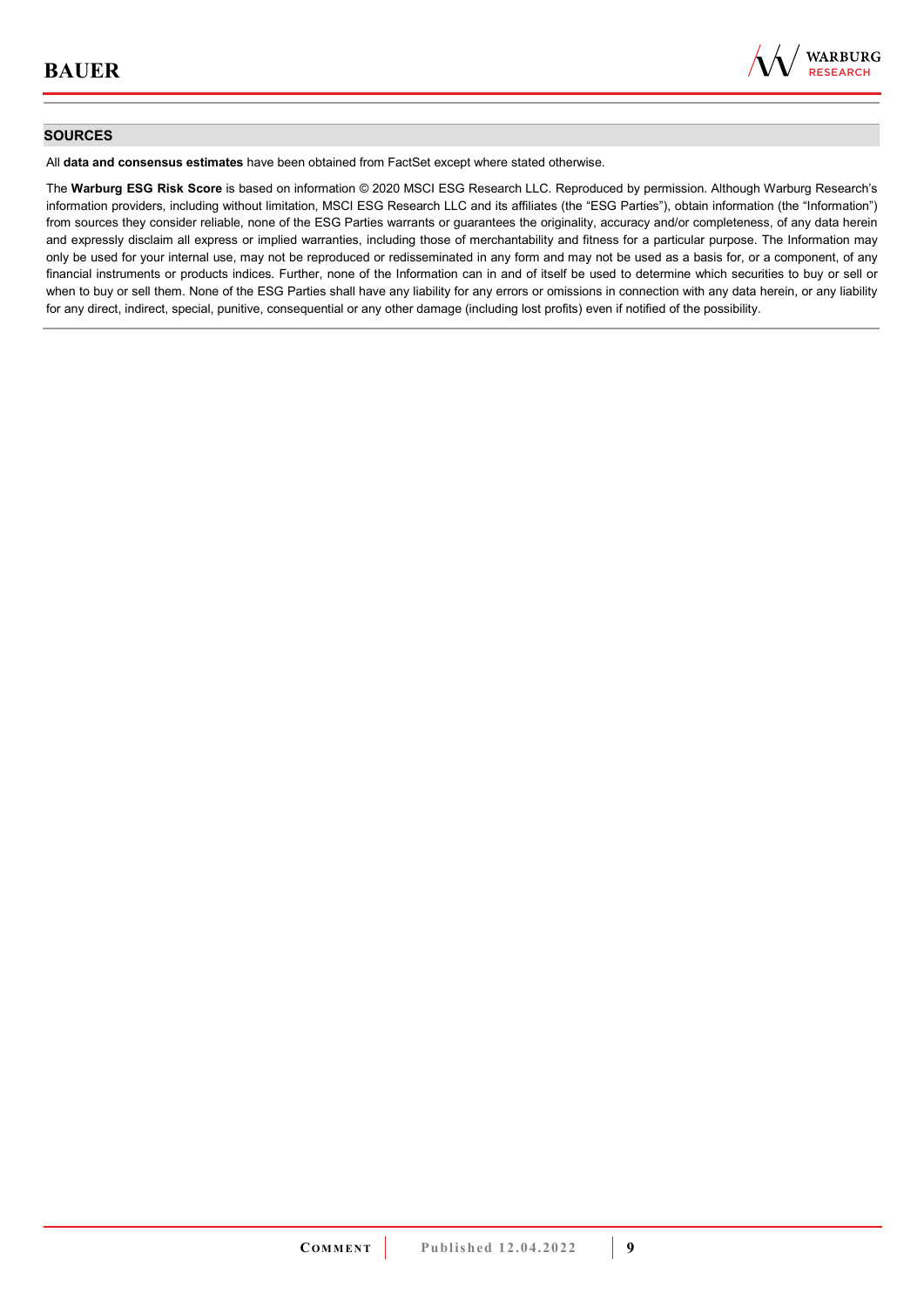

#### **Additional information for clients in the United States**

1. This research report (the "Report") is a product of Warburg Research GmbH, Germany, a fully owned subsidiary of M.M.Warburg & CO (AG & Co.)

KGaA, Germany (in the following collectively "Warburg"). Warburg is the employer of the research analyst(s), who have prepared the Report. The research analyst(s) reside outside the United States and are not associated persons of any U.S. regulated broker-dealer and therefore are not subject to the supervision of any U.S. regulated broker-dealer.

2. The Report is provided in the United States for distribution solely to "major U.S. institutional investors" under Rule 15a-6 of the U.S. Securities Exchange Act of 1934 by CIC.

3. CIC (Crédit Industriel et Commercial) and M.M. Warburg & CO have concluded a Research Distribution Agreement that gives CIC Market Solutions exclusive distribution in France, the US and Canada of the Warburg Research GmbH research product.

4. The research reports are distributed in the United States of America by CIC ("CIC") pursuant to a SEC Rule 15a-6 agreement with CIC Market Solutions Inc ("CICI"), a U.S. registered broker-dealer and a related company of CIC, and are distributed solely to persons who qualify as "Major U.S. Institutional Investors" as defined in SEC Rule 15a-6 under the Securities Exchange Act of 1934.

5. Any person who is not a Major U.S. Institutional Investor must not rely on this communication. The delivery of this research report to any person in the United States of America is not a recommendation to effect any transactions in the securities discussed herein, or an endorsement of any opinion expressed herein.

#### **Reference in accordance with section 85 of the German Securities Trading Act (WpHG) and Art. 20 MAR regarding possible conflicts of interest with companies analysed:**

- **-1-** Warburg Research, or an affiliated company, or an employee of one of these companies responsible for the compilation of the research, hold a **share of more than 5%** of the equity capital of the analysed company.
- **-2-**  Warburg Research, or an affiliated company, within the last twelve months participated in the **management of a consortium** for an issue in the course of a public offering of such financial instruments, which are, or the issuer of which is, the subject of the investment recommendation.
- **-3-** Companies affiliated with Warburg Research **manage financial instruments**, which are, or the issuers of which are, subject of the investment recommendation, in a market based on the provision of buy or sell contracts.

MMWB, Warburg Research, or an affiliated company, reached an agreement with the issuer to provide **investment banking and/or investment services** and the relevant agreement was in force in the last 12 months or there arose for this period, based on the relevant

- **-4**  agreement, the obligation to provide or to receive a service or compensation - provided that this disclosure does not result in the disclosure of confidential business information.
- **-5-** The company compiling the analysis or an affiliated company had reached an **agreement on the compilation of the investment recommendation** with the analysed company.
- **-6a-** Warburg Research, or an affiliated company, holds a **net long position of more than 0.5%** of the total issued share capital of the analysed company.
- **-6b-** Warburg Research, or an affiliated company, holds a **net short position of more than 0.5%** of the total issued share capital of the analysed company.
- **-6c-** The issuer holds shares of more than 5% of the total issued capital of Warburg Research or an affiliated company.
- **-7-** The company preparing the analysis as well as its affiliated companies and employees have **other important interests** in relation to the analysed company, such as, for example, the exercising of mandates at analysed companies.

| Company      | <b>Disclosure</b> | Link to the historical price targets and rating changes (last 12 months) |
|--------------|-------------------|--------------------------------------------------------------------------|
| <b>BAUER</b> | 3.5               | http://www.mmwarburg.com/disclaimer/disclaimer_en/DE0005168108.htm       |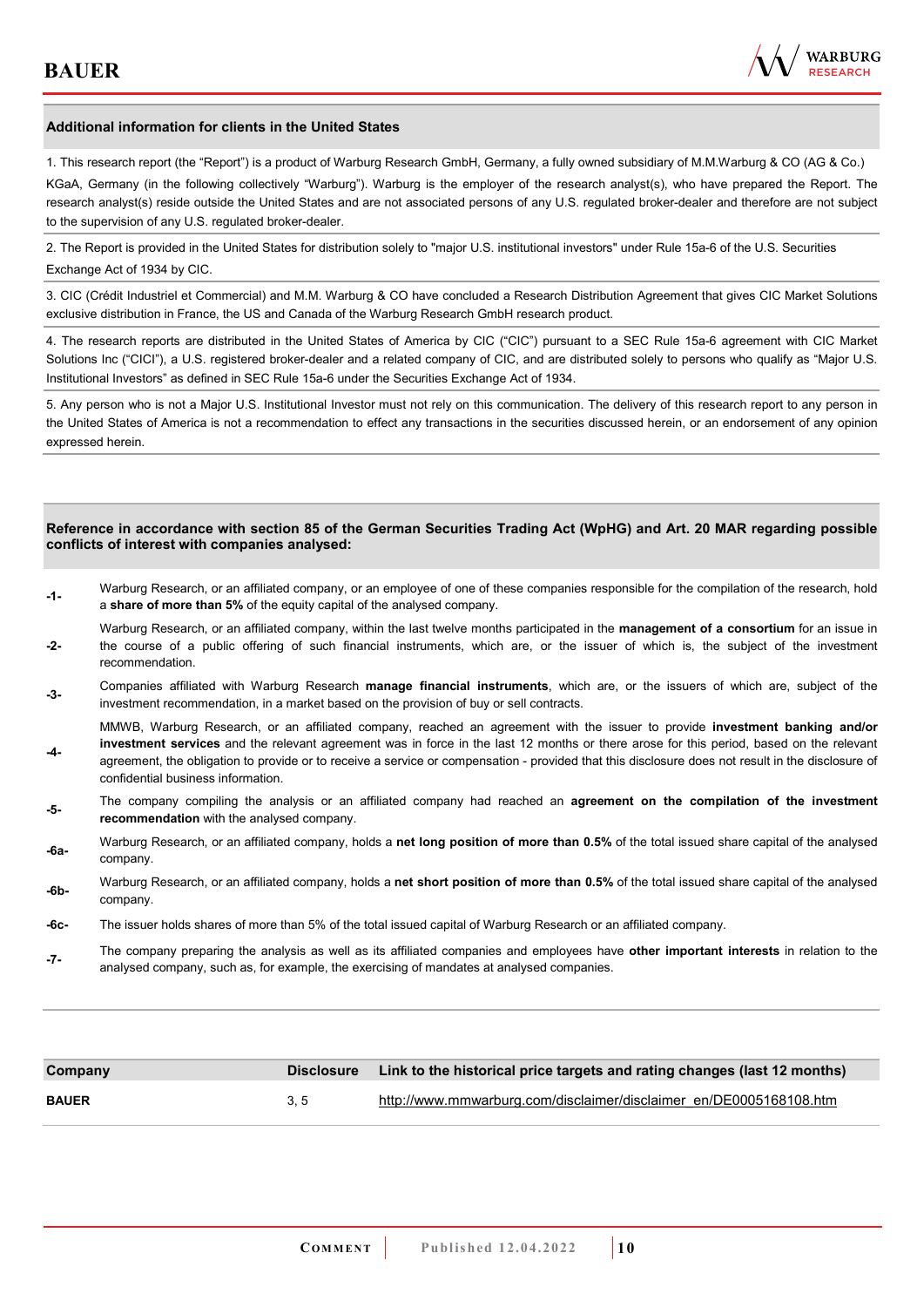

#### **INVESTMENT RECOMMENDATION**

Investment recommendation: expected direction of the share price development of the financial instrument up to the given price target in the opinion of the analyst who covers this financial instrument.

| -B-                     | Buy:                     | The price of the analysed financial instrument is expected to rise over the next 12 months.       |  |
|-------------------------|--------------------------|---------------------------------------------------------------------------------------------------|--|
| -H-<br>Hold:<br>months. |                          | The price of the analysed financial instrument is expected to remain mostly flat over the next 12 |  |
| -S-                     | Sell:                    | The price of the analysed financial instrument is expected to fall over the next 12 months.       |  |
| $\frac{1}{2}$           | <b>Rating suspended:</b> | The available information currently does not permit an evaluation of the company.                 |  |

#### **WARBURG RESEARCH GMBH – ANALYSED RESEARCH UNIVERSE BY RATING**

| Rating           | <b>Number of stocks</b> | % of Universe  |
|------------------|-------------------------|----------------|
| Buy              | 170                     | 81             |
| Hold             | 35                      | 17             |
| Sell             | 4                       | $\overline{2}$ |
| Rating suspended | 2                       | 1              |
| <b>Total</b>     | 211                     | 100            |

#### **WARBURG RESEARCH GMBH – ANALYSED RESEARCH UNIVERSE BY RATING …**

**… taking into account only those companies which were provided with major investment services in the last twelve months.** 

| Rating           | <b>Number of stocks</b> | % of Universe |
|------------------|-------------------------|---------------|
| Buy              | 52                      | 87            |
| Hold             | 5                       | 8             |
| Sell             |                         | $\mathcal{P}$ |
| Rating suspended | 2                       | 3             |
| <b>Total</b>     | 60                      | 100           |

#### **PRICE AND RATING HISTORY BAUER AS OF 12.04.2022**



Markings in the chart show rating changes by Warburg Research GmbH in the last 12 months. Every marking details the date and closing price on the day of the rating change.